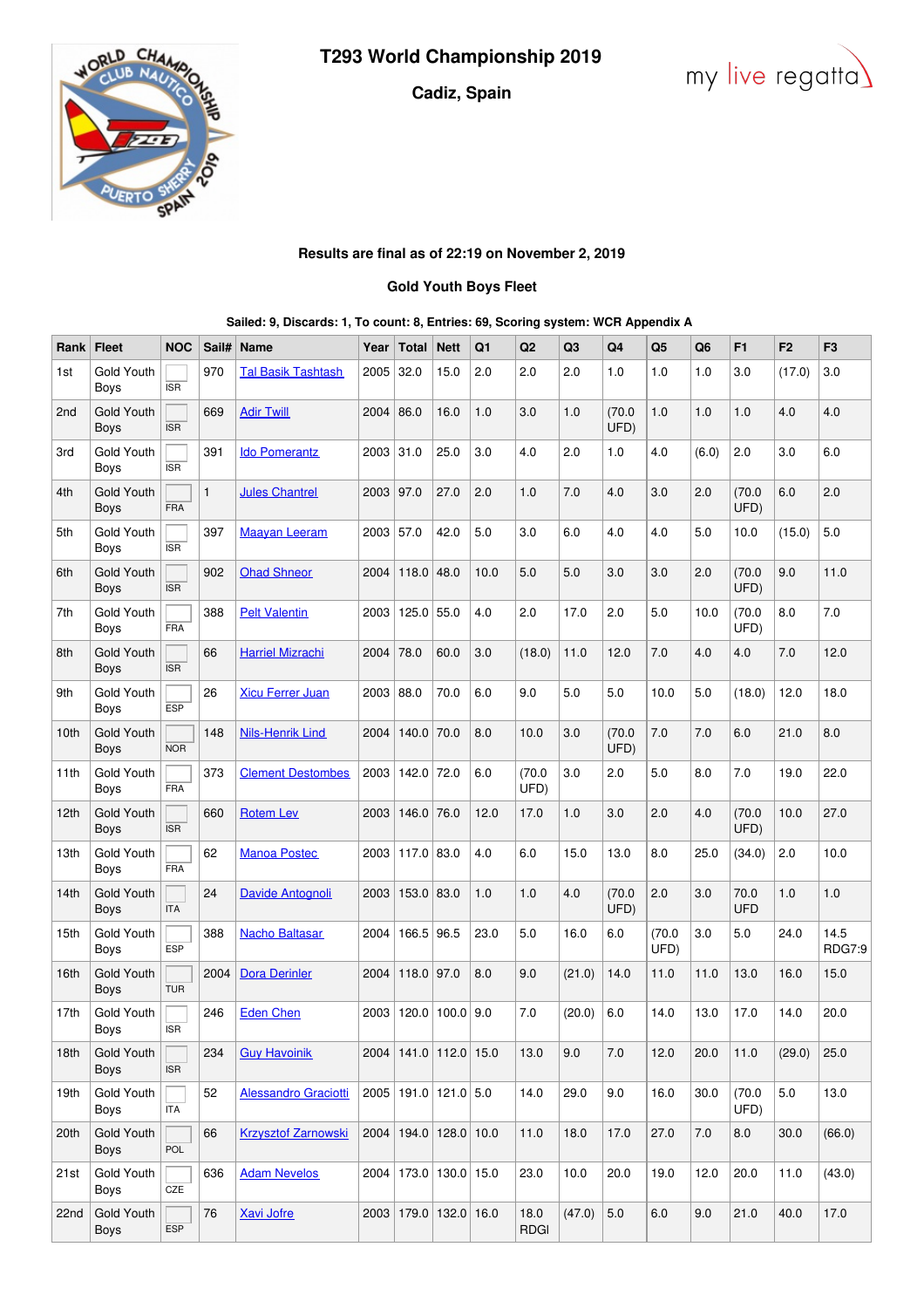| Rank | <b>Fleet</b>                     | <b>NOC</b> | Sail#        | <b>Name</b>                             | Year | <b>Total</b> | <b>Nett</b>            | Q <sub>1</sub> | Q2   | Q <sub>3</sub> | Q <sub>4</sub> | Q <sub>5</sub> | Q <sub>6</sub>     | F1             | F <sub>2</sub> | F <sub>3</sub>           |
|------|----------------------------------|------------|--------------|-----------------------------------------|------|--------------|------------------------|----------------|------|----------------|----------------|----------------|--------------------|----------------|----------------|--------------------------|
| 23rd | Gold Youth<br><b>Boys</b>        | <b>NOR</b> | 1231         | <b>August Landmark</b>                  | 2004 | 208.0        | 138.0                  | 11.0           | 8.0  | 11.0           | 19.0           | 19.0           | 15.0               | (70.0)<br>UFD) | 20.0           | 35.0                     |
| 24th | <b>Gold Youth</b><br>Boys        | POL        | 44           | <b>Konrad Machura</b>                   |      |              | 2005 211.0 141.0 14.0  |                | 11.0 | 10.0           | (70.0)<br>UFD) | 17.0           | 10.0               | 12.0           | 48.0           | 19.0                     |
| 25th | Gold Youth<br>Boys               | <b>ITA</b> | 9            | Alessandro<br>Giangrande                | 2003 | 170.0        | 142.0                  | (28.0)         | 13.0 | 24.0           | 7.0            | 12.0           | 12.0               | 23.0           | 28.0           | 23.0                     |
| 26th | <b>Gold Youth</b><br>Boys        | POL        | 25           | <b>Michal Lis</b>                       | 2004 | 207.0        | 142.0                  | 19.0           | 10.0 | 8.0            | 24.0           | 21.0           | 22.0               | 24.0           | (65.0)         | 14.0                     |
| 27th | Gold Youth<br>Boys               | <b>ITA</b> | 132          | <b>Giuseppe Romano</b>                  | 2004 | 223.0        | 153.0                  | 14.0           | 7.0  | 12.0           | 8.0            | 42.0           | 15.0               | (70.0)<br>UFD) | 18.0           | 37.0                     |
| 28th | Gold Youth<br><b>Boys</b>        | <b>HKG</b> | 17           | <b>Chi Long Tang</b>                    | 2003 | 205.0        | 159.0                  | 20.0           | 32.0 | 9.0            | 13.0           | 15.0           | 25.0               | 29.0           | (46.0)         | 16.0                     |
| 29th | Gold Youth<br>Boys               | GRE        | 126          | <b>Ioannis Karvouniaris</b>             | 2004 |              | 229.0   159.0          | 9.0            | 4.0  | 12.0           | (70.0)<br>UFD) | 14.0           | 70.0<br><b>DSQ</b> | 14.0           | 27.0           | 9.0                      |
| 30th | <b>Gold Youth</b><br>Boys        | <b>ITA</b> | 101          | <b>Alessandro Jose</b><br><b>Tomasi</b> |      | 2003   203.0 | 163.0                  | 7.0            | 16.0 | 23.0           | 18.0           | (40.0)         | 30.0               | 22.0           | 23.0           | 24.0                     |
| 31st | Gold Youth<br>Boys               | <b>ESP</b> | 206          | <b>Daniel Sanchez</b>                   | 2003 |              | 237.0   167.0   19.0   |                | 12.0 | 27.0           | 14.0           | 10.0           | 19.0               | (70.0)<br>UFD) | 33.0           | 33.0                     |
| 32nd | <b>Gold Youth</b><br><b>Boys</b> | <b>JPN</b> | 611          | Sugihara Ko                             | 2004 | 206.0        | 168.0                  | (38.0)         | 21.0 | 19.0           | 11.0           | 20.0           | 16.0               | 15.0           | 35.0           | 31.0<br>SGN <sub>2</sub> |
| 33rd | Gold Youth<br>Boys               | <b>HKG</b> | 28           | <b>Janson Shek</b>                      | 2003 | 238.0        | 168.0 26.0             |                | 20.0 | 6.0            | 9.0            | 9.0            | 19.0               | (70.0)<br>UFD) | 45.0           | 34.0                     |
| 34th | Gold Youth<br><b>Boys</b>        | <b>ESP</b> | 679          | <b>Javier Clement</b><br><b>Serna</b>   | 2003 | 212.0        | 175.0                  | 17.0           | 22.0 | 23.0           | 16.0           | 22.0           | 17.0               | (37.0)         | 26.0           | 32.0                     |
| 35th | Gold Youth<br>Boys               | <b>ISR</b> | 27           | Dan Kauffman                            |      |              | 2004 245.0 175.0 7.0   |                | 6.0  | 26.0           | 18.0           | 25.0           | 46.0               | 9.0            | (70.0)<br>UFD) | 38.0                     |
| 36th | <b>Gold Youth</b><br>Boys        | <b>RUS</b> | 16           | <b>Vladimir Filatov</b>                 | 2005 | 257.0        | 187.0                  | 23.0           | 15.0 | 22.0           | 8.0            | 13.0           | 17.0               | (70.0)<br>UFD) | 43.0           | 46.0                     |
| 37th | Gold Youth<br>Boys               | <b>ESP</b> | 339          | <b>Bernat Tomas</b><br>Cardell          | 2004 |              | 259.0   189.0   13.0   |                | 19.0 | 16.0           | (70.0)<br>UFD) | 28.0           | 24.0               | 19.0           | 39.0           | 31.0                     |
| 38th | <b>Gold Youth</b><br>Boys        | <b>ITA</b> | 168          | <b>Andrea Passamonti</b>                | 2003 | 251.0        | 193.0                  | 17.0           | 20.0 | 14.0           | 16.0           | 30.0           | 27.0               | 28.0           | (58.0)         | 41.0                     |
| 39th | Gold Youth<br>Boys               | <b>ITA</b> | 135          | Giorgio Falgui Cao                      | 2004 | 263.0        | 193.0                  | 13.0           | 8.0  | 28.0           | (70.0)<br>UFD) | 22.0           | 23.0               | 16.0           | 13.0           | 70.0<br><b>DSQ</b>       |
| 40th | <b>Gold Youth</b><br><b>Boys</b> | <b>ESP</b> | 375          | Joan Villalonga Pons                    |      |              | 2003 263.0 193.0 11.0  |                | 17.0 | 19.0           | (70.0)<br>UFD) | 23.0           | 18.0               | 25.0           | 32.0           | 48.0                     |
| 41st | Gold Youth<br>Boys               | <b>ITA</b> | 312          | <b>Nico Pettinari</b>                   |      |              | 2006 263.0 195.0 32.0  |                | 24.0 | 28.0           | 10.0           | 11.0           | 20.0               | 26.0           | (68.0)         | 44.0                     |
| 42nd | <b>Gold Youth</b><br>Boys        | <b>RUS</b> | $\mathbf{1}$ | <b>Mikhail Aleksandpov</b>              |      |              | 2003 272.0 202.0 20.0  |                | 15.0 | 34.0           | (70.0)<br>UFD) | 6.0            | 9.0                | 42.0           | 50.0           | 26.0                     |
| 43rd | Gold Youth<br>Boys               | POL        | 1            | <b>Dawid Sykula</b>                     |      |              | 2005 278.0 208.0 25.0  |                | 21.0 | 20.0           | 20.0           | 24.0           | 11.0               | (70.0)<br>UFD) | 22.0           | 65.0                     |
| 44th | Gold Youth<br>Boys               | <b>GBR</b> | 713          | Duncan Monaghan                         |      |              | 2004 279.0 209.0 18.0  |                | 37.0 | (70.0)<br>UFD) | 12.0           | 21.0           | 13.0               | 38.0           | 34.0           | 36.0                     |
| 45th | Gold Youth<br>Boys               | <b>HKG</b> | 30           | Chun Po Lam                             |      |              | 2003 252.0 212.0 37.0  |                | 33.0 | 21.0           | 11.0           | 36.0           | 16.0               | 33.0           | 25.0           | (40.0)                   |
| 46th | Gold Youth<br><b>Boys</b>        | <b>HKG</b> | 24           | <b>Yik Lung Shea</b>                    | 2004 |              | $279.0$ 219.0 35.0     |                | 36.0 | 4.0            | 10.0           | 8.0            | 27.0               | 50.0           | (60.0)         | 49.0                     |
| 47th | Gold Youth<br>Boys               | ESP        | 399          | <b>Josep Estrany-</b><br><b>Sagrera</b> |      |              | 2003 294.0 224.0 (70.0 | DNC)           | 24.0 | 27.0           | 15.0           | 18.0           | 8.0                | 30.0           | 38.0           | 64.0                     |
| 48th | <b>Gold Youth</b><br>Boys        | <b>HKG</b> | 32           | <b>Thomas Ck Yau</b>                    |      |              | 2003 308.0 238.0 30.0  |                | 31.0 | 8.0            | (70.0)<br>UFD) | 16.0           | 21.0               | 31.0           | 56.0           | 45.0                     |
| 49th | Gold Youth<br>Boys               | PER        | 13           | <b>Bernardo Abusada</b>                 |      |              | 2004 288.0 239.0 12.0  |                | 35.0 | 33.0           | 27.0           | 17.0           | 24.0               | (49.0)         | 49.0           | 42.0                     |
| 50th | <b>Gold Youth</b><br>Boys        | <b>HKG</b> | 26           | <b>Tsz Hei Chow</b>                     |      |              | 2003 309.0 239.0 18.0  |                | 26.0 | 13.0           | (70.0)<br>UFD) | 13.0           | 23.0               | 36.0           | 54.0           | 56.0                     |
| 51st | Gold Youth<br>Boys               | PER        | 72           | Rafael Llerena                          |      |              | 2003 295.0 248.0 33.0  |                | 27.0 | 31.0           | 25.0           | 20.0           | 32.0               | 39.0           | 41.0           | (47.0)                   |
|      |                                  |            |              |                                         |      |              |                        |                |      |                |                |                |                    |                |                |                          |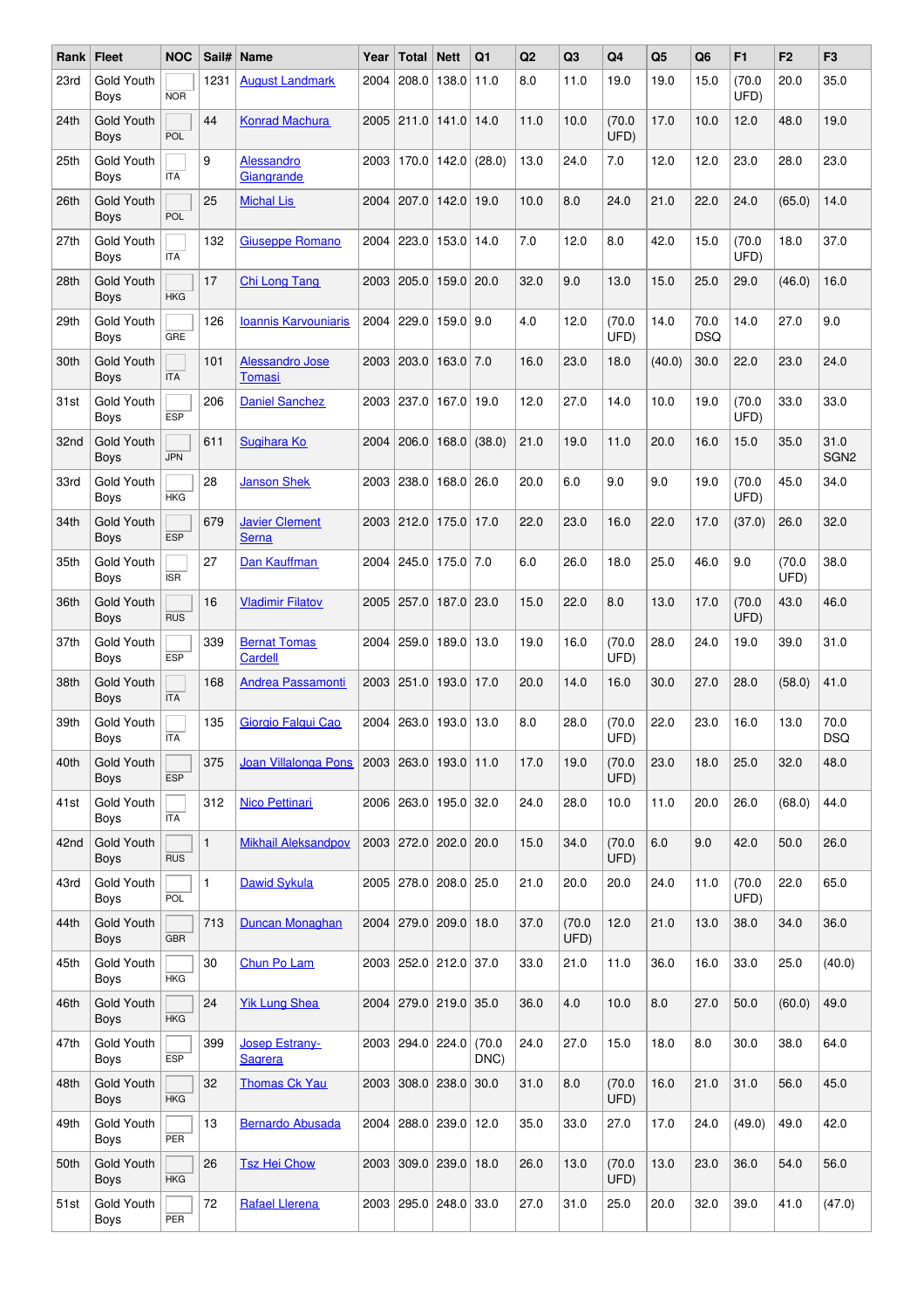| Rank             | <b>Fleet</b>              | <b>NOC</b> | Sail# | <b>Name</b>                                   | Year | <b>Total</b> | <b>Nett</b>            | Q <sub>1</sub> | Q2          | Q <sub>3</sub> | Q4                 | Q <sub>5</sub> | Q <sub>6</sub> | F1                 | F <sub>2</sub> | F <sub>3</sub> |
|------------------|---------------------------|------------|-------|-----------------------------------------------|------|--------------|------------------------|----------------|-------------|----------------|--------------------|----------------|----------------|--------------------|----------------|----------------|
| 52 <sub>nd</sub> | Gold Youth<br><b>Boys</b> | <b>ESP</b> | 28    | <b>Alvaro Gestoso</b><br>Hernandez            | 2004 | 318.0        | 250.0                  | 25.0           | 37.0        | 25.0           | 22.0               | 25.0           | 18.0           | 46.0               | 52.0           | (68.0)         |
| 53rd             | Gold Youth<br>Boys        | <b>POR</b> | 204   | <b>Roberto Nobrega</b>                        | 2004 |              | $303.0$   251.0   22.0 |                | 28.0        | 38.0           | 19.0               | 34.0           | 22.0           | 44.0               | 44.0           | (52.0)         |
| 54th             | Gold Youth<br><b>Boys</b> | <b>OMA</b> | 8     | Ali Al-Sarhi                                  | 2004 |              | $321.0$ $251.0$ $38.0$ |                | 39.0        | 32.0           | (70.0)<br>UFD)     | 9.0            | 14.0           | 27.0               | 64.0           | 28.0           |
| 55th             | Gold Youth<br>Boys        | <b>ITA</b> | 197   | <b>Manolo Umberto</b><br>Modena               |      |              | 2004 327.0 257.0 24.0  |                | 23.0        | 39.0           | 23.0               | 28.0           | 31.0           | (70.0)<br>UFD)     | 59.0           | 30.0           |
| 56th             | Gold Youth<br><b>Boys</b> | <b>ESP</b> | 106   | Pablo GonzaÂLez                               |      |              | 2003 329.0 259.0 26.0  |                | 22.0        | 33.0           | 15.0               | (70.0)<br>UFD) | 26.0           | 41.0               | 37.0           | 59.0           |
| 57th             | Gold Youth<br><b>Boys</b> | LAT        | 16    | <b>Jekabs Ceze</b>                            |      |              | 2004 334.0 264.0 21.0  |                | 25.0        | 31.0           | (70.0)<br>UFD)     | 15.0           | 28.0           | 40.0               | 51.0           | 53.0           |
| 58th             | Gold Youth<br><b>Boys</b> | <b>ESP</b> | 686   | <b>AÂLex Ortega Nicu</b>                      |      |              | 2004 339.0 269.0 29.0  |                | 26.0        | 15.0           | (70.0)<br>UFD)     | 26.0           | 21.0           | 43.0               | 55.0           | 54.0           |
| 59th             | Gold Youth<br>Boys        | <b>ITA</b> | 13    | <b>Francesco Simeoni</b>                      | 2004 |              | 341.0 271.0 24.0       |                | 37.0<br>PRP | 13.0           | (70.0)<br>UFD)     | 36.0           | 34.0           | 70.0<br><b>UFD</b> | 36.0           | 21.0           |
| 60th             | Gold Youth<br><b>Boys</b> | <b>ITA</b> | 404   | Luca Franchi                                  | 2004 |              | 358.0 295.0 42.0       |                | 40.0        | 14.0           | 28.0               | 33.0           | 33.0           | 48.0               | 57.0           | (63.0)         |
| 61st             | Gold Youth<br><b>Boys</b> | <b>ESP</b> | 460   | <b>Manuel Manuel</b><br><b>Alvarez-Dardet</b> |      |              | 2003 366.0 296.0 39.0  |                | 42.0        | 22.0           | (70.0)<br>UFD)     | 29.0           | 6.0            | 35.0               | 66.0           | 57.0           |
| 62nd             | Gold Youth<br><b>Boys</b> | <b>EST</b> | 36    | <b>Joonas Mik</b>                             | 2004 |              | $370.0$ 300.0 $27.0$   |                | 30.0        | 25.0           | 25.0               | 49.0           | 51.0           | (70.0)<br>UFD)     | 31.0           | 62.0           |
| 63rd             | Gold Youth<br>Boys        | <b>ESP</b> | 475   | <b>Gonzalo Ortiz Garcia</b>                   |      |              | 2003 374.0 304.0 29.0  |                | 30.0        | 52.0           | 29.0               | 37.0           | 29.0           | (70.0)<br>UFD)     | 47.0           | 51.0           |
| 64th             | Gold Youth<br><b>Boys</b> | <b>ESP</b> | 9     | <b>Jaime Moreno</b><br><b>Abascal</b>         | 2003 |              | 380.0 310.0 31.0       |                | 29.0        | 18.0           | (70.0)<br>UFD)     | 32.0           | 40.0           | 32.0               | 67.0           | 61.0           |
| 65th             | Gold Youth<br>Boys        | <b>TUR</b> | 376   | <b>Kutay Aksun</b>                            |      |              | 2004 385.0 315.0 21.0  |                | 12.0        | 37.0           | (70.0)<br>UFD)     | 47.0           | 36.0           | 70.0<br>UFD        | 42.0           | 50.0           |
| 66th             | Gold Youth<br><b>Boys</b> | <b>ITA</b> | 6     | Jacopo Gavioli                                |      |              | 2005 385.0 315.0 31.0  |                | 27.0        | 40.0           | (70.0)<br>UFD)     | 29.0           | 32.0           | 45.0               | 53.0           | 58.0           |
| 67th             | Gold Youth<br>Boys        | POL        | 5     | <b>Kacper Gwozdz</b>                          |      |              | 2003 386.0 316.0 34.0  |                | 29.0        | 37.0           | 24.0               | 32.0           | 31.0           | (70.0)<br>UFD)     | 62.0           | 67.0           |
| 68th             | Gold Youth<br><b>Boys</b> | <b>GBR</b> | 3197  | <b>Oscar Shaw</b>                             | 2003 |              | $394.0$ 324.0          | (70.0)<br>DNC) | 19.0        | 7.0            | 70.0<br><b>UFD</b> | 34.0           | 26.0           | 47.0               | 61.0           | 60.0           |
| 69th             | Gold Youth<br>Boys        | <b>TUR</b> | 89    | <b>Mert Ozgu</b>                              | 2006 | 398.0        | 328.0                  | 41.0           | 38.0        | 43.0           | 17.0               | 33.0           | 38.0           | (70.0)<br>UFD)     | 63.0           | 55.0           |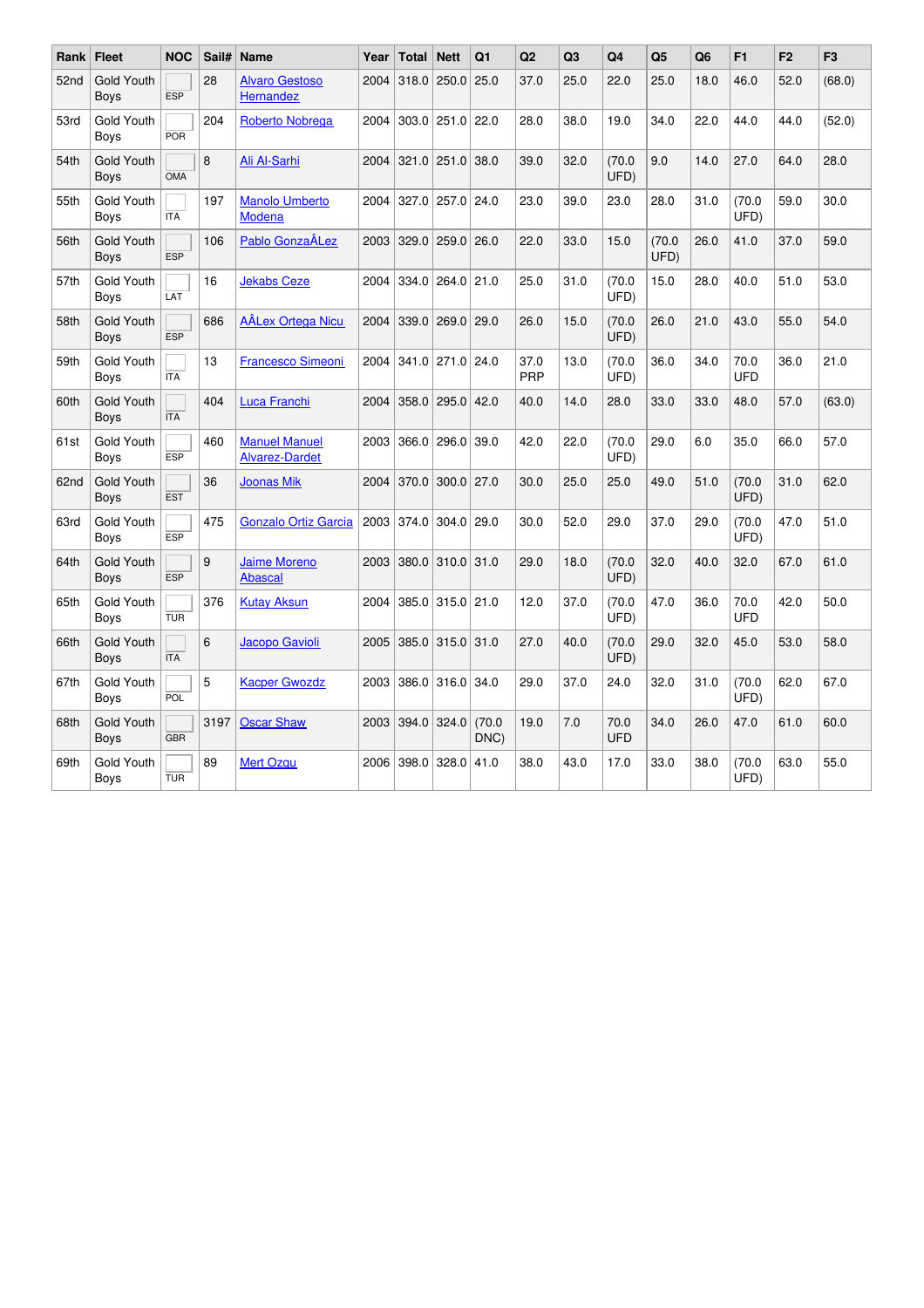## **Silver Youth Boys Fleet**

| Rank | <b>Fleet</b>                       | <b>NOC</b> | Sail#          | <b>Name</b>                               | Year | Total                 | <b>Nett</b>   | Q1                      | Q2     | Q <sub>3</sub>           | Q <sub>4</sub>     | Q <sub>5</sub>     | Q <sub>6</sub>           | F <sub>1</sub>     | F <sub>2</sub> | F <sub>3</sub>           |
|------|------------------------------------|------------|----------------|-------------------------------------------|------|-----------------------|---------------|-------------------------|--------|--------------------------|--------------------|--------------------|--------------------------|--------------------|----------------|--------------------------|
| 70th | <b>Silver Youth</b><br><b>Boys</b> | <b>ITA</b> | 30             | <b>Matteo Molentino</b>                   | 2004 | 244.0                 | 191.0         | 27.0                    | 34.0   | 45.0                     | 34.0               | (53.0)             | 33.0                     | 6.0                | 4.0            | 8.0                      |
| 71st | <b>Silver Youth</b><br><b>Boys</b> | <b>ARG</b> |                | <b>Martin Reutemann</b>                   | 2004 | 269.0                 | 199.0         | 28.0                    | 14.0   | (70.0)<br>BFD)           | 70.0<br><b>UFD</b> | 26.0               | 44.0                     | 3.0                | 1.0            | 13.0<br>SGN <sub>2</sub> |
| 72nd | <b>Silver Youth</b><br>Boys        | <b>RUS</b> | 471            | <b>Danil Dineev</b>                       | 2005 | 262.0                 | 201.0         | 49.0                    | 41.0   | 17.0                     | 26.0               | 37.0               | (61.0)                   | 5.0                | 10.0           | 16.0                     |
| 73rd | Silver Youth<br>Boys               | <b>ESP</b> | 359            | <b>Joan Riutort</b>                       | 2005 | 261.0                 | 209.0         | 43.0                    | (52.0) | 44.0                     | 22.0               | 35.0               | 37.0<br>SGN <sub>2</sub> | 12.0               | 12.0           | 4.0                      |
| 74th | Silver Youth<br>Boys               | <b>ESP</b> | 222            | <b>David Clemente</b><br><b>Benatez</b>   | 2003 |                       | 258.0 210.0   | 33.0                    | 36.0   | 42.0                     | 28.0               | (48.0)             | 45.0                     | 8.0                | 9.0            | 9.0                      |
| 75th | <b>Silver Youth</b><br>Boys        | <b>RUS</b> | $\overline{7}$ | <b>Ivan Kovbasiuk</b>                     | 2004 |                       | 283.0 213.0   | 16.0                    | 48.0   | 30.0                     | (70.0)<br>UFD)     | 54.0               | 29.0                     | 18.0               | 8.0            | 10.0                     |
| 76th | Silver Youth<br>Boys               | <b>ESP</b> | 609            | <b>Carlos Sanchez</b>                     | 2004 |                       | 284.0 214.0   | 32.0                    | 25.0   | 51.0                     | (70.0)<br>UFD)     | 40.0               | 34.0                     | 2.0                | 24.0           | 6.0                      |
| 77th | Silver Youth<br><b>Boys</b>        | <b>HUN</b> | 160            | <b>Tamas Palinkas</b>                     | 2003 | 310.0                 | 240.0         | 35.0                    | 46.0   | 45.0                     | (70.0)<br>UFD)     | 45.0               | 37.0                     | 1.0                | 3.0            | 28.0                     |
| 78th | <b>Silver Youth</b><br>Boys        | <b>RUS</b> | 8              | <b>Gleb Semiletov</b>                     | 2003 | 312.0                 | 242.0         | 40.0                    | 34.0   | 35.0                     | (70.0)<br>UFD)     | 31.0               | 28.0                     | 17.0               | 22.0           | 35.0                     |
| 79th | Silver Youth<br>Boys               | CRO        | 13             | <b>Nikola Stipcic</b>                     | 2003 | 326.0                 | 256.0         | 44.0                    | 42.0   | 24.0                     | (70.0)<br>DNC)     | 46.0               | 40.0                     | 19.0               | 19.0           | 22.0                     |
| 80th | Silver Youth<br>Boys               | <b>GBR</b> | 553            | <b>Clay Yelland</b>                       | 2004 | 331.0                 | 261.0         | 36.0                    | 44.0   | 36.0                     | 21.0               | 43.0               | 58.0                     | (70.0)<br>UFD)     | 6.0            | 17.0                     |
| 81st | <b>Silver Youth</b><br>Boys        | <b>PER</b> | 35             | <b>Gonzalo Klauer</b>                     | 2003 |                       | $326.0$ 267.0 | 36.0                    | 28.0   | 41.0                     | 30.0               | 39.0               | (59.0)                   | 33.0               | 53.0           | 7.0                      |
| 82nd | Silver Youth<br>Boys               | LAT        | 42             | <b>Klavs Kaupa</b>                        | 2004 |                       | $323.0$ 273.0 | 46.0                    | (50.0) | 46.0                     | 34.0               | 38.0               | 44.0                     | 13.0               | 33.0           | 19.0                     |
| 83rd | <b>Silver Youth</b><br>Boys        | OMA        | 5              | <b>Mohammad Nabil</b><br>Al- Balushi      | 2003 |                       | $345.0$ 275.0 | 40.0                    | 44.0   | 62.0                     | 26.0               | 41.0               | 50.0                     | (70.0)<br>UFD)     | 11.0           | 1.0                      |
| 84th | Silver Youth<br>Boys               | <b>GBR</b> | 593            | <b>Roan Clarke</b>                        | 2003 | 345.0                 | 275.0         | 41.0                    | 49.0   | (70.0)<br>UFD)           | 32.0               | 42.0               | 43.0                     | 26.0               | 14.0           | 28.0<br>SGN <sub>2</sub> |
| 85th | Silver Youth<br><b>Boys</b>        | <b>ESP</b> | 6              | <b>Manuel Zoilo</b><br><b>Buzon Munoz</b> | 2003 | 346.0                 | 276.0         | 45.0                    | 43.0   | 39.0                     | (70.0)<br>UFD)     | 49.0               | 41.0                     | 10.0               | 17.0           | 32.0                     |
| 86th | Silver Youth<br>Boys               | POL        | 110            | Jan Her                                   | 2004 |                       | $348.0$ 278.0 | 30.0                    | 31.0   | 30.0                     | (70.0)<br>UFD)     | 30.0               | 58.0                     | 41.0               | 5.0            | 53.0                     |
| 87th | Silver Youth<br><b>Boys</b>        | <b>GER</b> | 299            | <b>Elias Von Maydell</b>                  | 2004 | 336.0   282.0         |               | 48.0                    | 45.0   | (54.0)                   | 23.0               | 24.0               | 49.0                     | 20.0               | 40.0           | 33.0                     |
| 88th | Silver Youth<br><b>Boys</b>        | CHI        | 2              | <b>Martin Abarzua</b><br>Guzman           |      | 2003 352.0 282.0 34.0 |               |                         | 41.0   | (70.0)<br>UFD)           | 70.0<br><b>UFD</b> | 55.0               | 50.0                     | 4.0                | 25.0           | 3.0                      |
| 89th | Silver Youth<br><b>Boys</b>        | <b>ARG</b> | 402            | <b>Gines Lopez Pena</b>                   |      | 2004 355.0 285.0 37.0 |               |                         | 52.0   | 41.0                     | (70.0)<br>UFD)     | 70.0<br><b>UFD</b> | 48.0<br>SGN <sub>2</sub> | 7.0                | 16.0           | 14.0<br>SGN <sub>2</sub> |
| 90th | Silver Youth<br>Boys               | <b>JPN</b> | 66             | <b>Kenta Anami</b>                        | 2004 | $355.0$ 285.0 53.0    |               |                         | 51.0   | 32.0                     | 31.0               | 31.0               | 39.0                     | (70.0)<br>UFD)     | 23.0           | 25.0                     |
| 91st | Silver Youth<br><b>Boys</b>        | <b>ESP</b> | 67             | <b>Alex Marti Perillo</b>                 | 2004 |                       |               | 343.0   286.0   (57.0)  | 39.0   | 47.0                     | 33.0               | 43.0               | 39.0                     | 30.0               | 42.0           | 13.0                     |
| 92nd | Silver Youth<br>Boys               | <b>GER</b> | 204            | <b>Jakob Ditzen</b>                       |      | 2004 343.0 287.0 43.0 |               |                         | 35.0   | (56.0)                   | 36.0               | 46.0               | 53.0                     | 25.0               | 26.0           | 23.0                     |
| 93rd | Silver Youth<br><b>Boys</b>        | <b>ESP</b> | 655            | Diego Ruiz Roca                           |      | 2004 358.0 288.0 48.0 |               |                         | 40.0   | 44.0<br>SGN <sub>2</sub> | (70.0)<br>UFD)     | 50.0               | 55.0                     | 11.0               | 35.0           | 5.0                      |
| 94th | Silver Youth<br>Boys               | PER        | 64             | Alexander<br>Grahammer                    | 2004 | $361.0$ 291.0 46.0    |               |                         | 33.0   | 55.0                     | (70.0)<br>UFD)     | 47.0               | 53.0                     | 21.0               | 2.0            | 34.0                     |
| 95th | Silver Youth<br>Boys               | POL        | 518            | <b>Bartosz Ruszczyk</b>                   |      |                       |               | 2003 352.0 295.0 (57.0) | 54.0   | 50.0                     | 21.0               | 35.0               | 43.0                     | 31.0               | 46.0           | 15.0                     |
| 96th | Silver Youth<br>Boys               | <b>ALG</b> | 16             | <b>Hedibi Ayoub</b>                       |      | 2003 365.0 295.0 45.0 |               |                         | 43.0   | (70.0)<br>DSQ)           | 27.0               | 45.0               | 56.0                     | 70.0<br><b>UFD</b> | 7.0            | 2.0                      |
| 97th | Silver Youth<br><b>Boys</b>        | ESP        | 424            | <b>Alvaro Tortosa</b><br>Montalvo         |      | 2003 355.0 298.0      |               | 47.0                    | (57.0) | 44.0                     | 30.0               | 39.0               | 36.0                     | 9.0                | 45.0           | 48.0                     |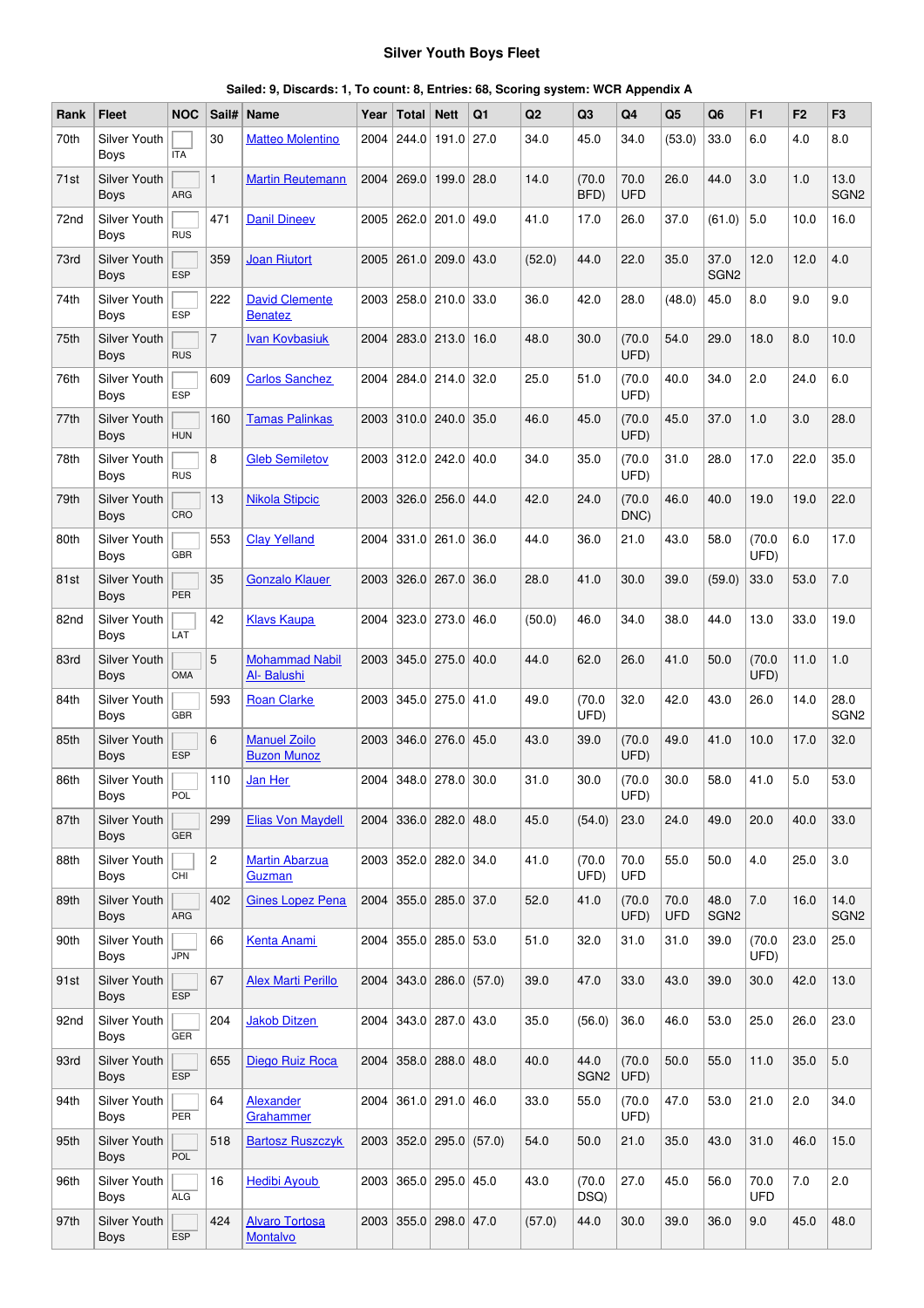| Rank              | <b>Fleet</b>                       | <b>NOC</b> | Sail# | <b>Name</b>                               | Year | Total            | <b>Nett</b>      | Q1             | Q2     | Q <sub>3</sub> | Q4             | Q <sub>5</sub>     | Q <sub>6</sub>           | F <sub>1</sub>     | F <sub>2</sub>     | F <sub>3</sub>           |
|-------------------|------------------------------------|------------|-------|-------------------------------------------|------|------------------|------------------|----------------|--------|----------------|----------------|--------------------|--------------------------|--------------------|--------------------|--------------------------|
| 98th              | Silver Youth<br>Boys               | <b>HUN</b> | 9     | <b>Balint Morvai</b>                      | 2003 | 369.0            | 299.0            | 39.0           | 32.0   | 40.0           | 37.0           | 54.0               | 55.0                     | (70.0)<br>UFD)     | 13.0               | 29.0                     |
| 99th              | Silver Youth<br>Boys               | <b>EST</b> | 143   | <b>Romek Roolaht</b>                      | 2004 | 352.0            | 302.0            | 47.0           | (50.0) | 49.0           | 33.0           | 44.0               | 38.0                     | 22.0               | 32.0               | 37.0                     |
| 100th             | Silver Youth<br>Boys               | <b>EST</b> | 616   | <b>Alan Mitsulis</b>                      | 2003 | 385.0            | 315.0            | 42.0           | 47.0   | 48.0           | (70.0)<br>UFD) | 27.0               | 42.0                     | 70.0<br><b>UFD</b> | 21.0               | 18.0                     |
| 101st             | <b>Silver Youth</b><br><b>Boys</b> | <b>EST</b> | 312   | <b>Evert Harm</b>                         | 2004 | 393.0            | 323.0            | 54.0           | 48.0   | 29.0           | 35.0           | 52.0               | 47.0                     | (70.0<br>UFD)      | 44.0               | 14.0                     |
| 102 <sub>nd</sub> | Silver Youth<br>Boys               | LAT        | 401   | <b>Arturs Sprindzuks</b>                  | 2004 | 393.0            | 323.0            | (70.0)<br>DSQ) | 56.0   | 43.0           | 39.0           | 57.0               | 63.0                     | 15.0               | 20.0               | 30.0                     |
| 103rd             | Silver Youth<br>Boys               | <b>SGP</b> | 52    | <b>Elkan Oh</b>                           | 2005 | 381.0            | 327.0            | 52.0           | 53.0   | 34.0           | 31.0           | 51.0               | (54.0)                   | 24.0               | 38.0               | 44.0                     |
| 104th             | Silver Youth<br>Boys               | POL        | 62    | <b>Adam Kowalski</b>                      | 2005 | 396.0            | 331.0            | 59.0           | (65.0) | 49.0           | 38.0           | 44.0               | 52.0                     | 28.0               | 28.0               | 33.0<br>SGN <sub>2</sub> |
| 105th             | <b>Silver Youth</b><br><b>Boys</b> | <b>ESP</b> | 499   | <b>Alejandro Arauz</b>                    | 2004 | 401.0            | 331.0            | 63.0           | 53.0   | (70.0)<br>BFD) | 29.0           | 18.0               | 37.0                     | 70.0<br><b>UFD</b> | 37.0               | 24.0                     |
| 106th             | Silver Youth<br>Boys               | <b>HUN</b> | 2004  | <b>Barna Bruno</b><br><b>Negveliczky</b>  | 2004 | 421.0            | 351.0            | 49.0           | 56.0   | 51.0           | (70.0)<br>UFD) | 50.0               | 61.0                     | 23.0               | 18.0               | 43.0                     |
| 107th             | <b>Silver Youth</b><br>Boys        | <b>USA</b> | 129   | <b>Patton Balzebre</b>                    | 2003 | 425.0            | 355.0            | 60.0           | 46.0   | 46.0           | (70.0)<br>UFD) | 48.0               | 54.0                     | 34.0               | 47.0               | 20.0                     |
| 108th             | Silver Youth<br>Boys               | <b>ITA</b> | 89    | <b>Benjamin Anderlan</b>                  | 2004 | 430.0            | 360.0            | 44.0           | 51.0   | 50.0           | 36.0           | 58.0               | 64.0                     | (70.0)<br>UFD)     | 15.0               | 42.0                     |
| 109th             | Silver Youth<br>Boys               | <b>ESP</b> | 649   | <b>Oscar Beck</b>                         | 2004 | 430.0            | 360.0            | 58.0           | 47.0   | 38.0           | (70.0)<br>UFD) | 70.0<br><b>UFD</b> | 59.0                     | 16.0               | 34.0               | 38.0                     |
| 110th             | Silver Youth<br>Boys               | <b>NED</b> | 352   | <b>Hidde Van Der</b><br><b>Meer</b>       | 2004 | 427.0            | 366.0            | 58.0           | 58.0   | 52.0           | 40.0           | 56.0               | 44.0<br>SGN <sub>2</sub> | 29.0               | 29.0               | (61.0)                   |
| 111th             | <b>Silver Youth</b><br><b>Boys</b> | <b>ESP</b> | 420   | <b>Guillermo Moreno</b><br><b>Abascal</b> | 2003 | 438.0            | 368.0            | 56.0           | 62.0   | 53.0           | 37.0           | (70.0)<br>UFD)     | 47.0                     | 14.0               | 54.0               | 45.0                     |
| 112th             | Silver Youth<br>Boys               | <b>SVK</b> | 27    | Matej Stefaniciak                         | 2004 | 435.0            | 372.0            | 61.0           | (63.0) | 48.0           | 42.0           | 51.0               | 48.0                     | 27.0               | 56.0               | 39.0                     |
| 113th             | <b>Silver Youth</b><br><b>Boys</b> | <b>NOR</b> | 65    | <b>Even Fuhr</b><br><b>Midtgaard</b>      | 2004 | 443.0            | 373.0            | 51.0           | 55.0   | 26.0           | 38.0           | 55.0               | 57.0                     | (70.0<br>UFD)      | 39.0               | 52.0                     |
| 114th             | Silver Youth<br>Boys               | <b>EST</b> | 399   | <b>Kaur Saarits</b>                       | 2004 | 450.0            | 388.0            | 55.0           | 54.0   | 59.0           | 43.0           | 59.0               | (62.0)                   | 32.0               | 36.0               | 50.0                     |
| 115th             | <b>Silver Youth</b><br><b>Boys</b> | <b>ESP</b> | 441   | Jacobo Lopez                              | 2003 |                  | 460.0 390.0      | (70.0)<br>DNC) | 59.0   | 57.0           | 41.0           | 60.0               | 65.0                     | 35.0               | 27.0               | 46.0                     |
| 116th             | Silver Youth<br>Boys               | <b>AUS</b> | 2213  | <b>Benjamin Waters</b>                    | 2003 |                  | 460.0 390.0      | 52.0           | 49.0   | 56.0           | (70.0)<br>UFD) | 38.0               | 48.0                     | 70.0<br><b>UFD</b> | 41.0               | 36.0                     |
| 117th             | <b>Silver Youth</b><br><b>Boys</b> | CRO        | 18    | Pasko Bozan                               | 2003 |                  | 461.0 391.0      | 51.0           | 57.0   | 60.0           | (70.0)<br>DNC) | 52.0               | 57.0                     | 36.0               | 51.0               | 27.0                     |
| 118th             | Silver Youth<br>Boys               | CZE        | 82    | Ondrej<br>Parchomenko                     | 2003 |                  | 465.0 395.0      | 50.0           | 59.0   | 35.0           | (70.0)<br>UFD) | 66.0               | 45.0                     | 70.0<br><b>UFD</b> | 30.0               | 40.0                     |
| 119th             | Silver Youth<br><b>Boys</b>        | <b>GBR</b> | 555   | <b>Louis Walker</b>                       | 2003 | 466.0 396.0 54.0 |                  |                | 38.0   | 36.0           | (70.0)<br>UFD) | 23.0               | 35.0                     | 70.0<br><b>DNC</b> | 70.0<br><b>DNC</b> | 70.0<br><b>DNC</b>       |
| 120th             | Silver Youth<br>Boys               | <b>ITA</b> | 250   | <b>Bruni Ubaldo</b>                       | 2006 | 469.0            | 399.0            | 22.0           | 63.0   | 59.0           | 49.0           | 63.0               | 63.0                     | (70.0)<br>UFD)     | 59.0               | 21.0                     |
| 121st             | Silver Youth<br><b>Boys</b>        | <b>EST</b> | 277   | <b>Kristofer Rajasalu</b>                 | 2003 |                  | 471.0 401.0 61.0 |                | 45.0   | 53.0           | 44.0           | 62.0               | 64.0                     | (70.0)<br>UFD)     | 31.0               | 41.0                     |
| 122nd             | Silver Youth<br>Boys               | <b>EST</b> | 6969  | <b>Joonas Vaar</b>                        | 2003 |                  | 463.0 402.0      | 53.0           | (61.0) | 58.0           | 39.0           | 58.0               | 51.0                     | 42.0               | 43.0               | 58.0                     |
| 123rd             | Silver Youth<br><b>Boys</b>        | <b>ESP</b> | 452   | <b>Daryush Bernal</b><br><b>Coates</b>    | 2003 | 474.0            | 404.0            | 64.0           | 60.0   | 57.0           | 32.0           | (70.0)<br>UFD)     | 14.0                     | 37.0               | 70.0<br><b>DNC</b> | 70.0<br><b>DNC</b>       |
| 124th             | Silver Youth<br>Boys               | GRE        | 685   | <b>Eleftherios</b><br><b>Bakogiannis</b>  | 2004 |                  | 484.0 418.0      | 56.0           | 55.0   | 62.0           | 41.0           | 57.0               | (66.0)                   | 40.0               | 48.0               | 59.0                     |
| 125th             | Silver Youth<br><b>Boys</b>        | <b>ESP</b> | 205   | <b>Andres Correa</b>                      | 2003 | 494.0            | 424.0            | 55.0           | 64.0   | 54.0           | (70.0)<br>UFD) | 41.0               | 41.0                     | 70.0<br><b>UFD</b> | 50.0               | 49.0                     |
| 126th             | Silver Youth<br>Boys               | POL        | 146   | <b>Michal Maziarka</b>                    | 2005 | $494.0$ 424.0    |                  | (70.0)<br>DNC) | 66.0   | 58.0           | 46.0           | 53.0               | 49.0                     | 44.0               | 57.0               | 51.0                     |